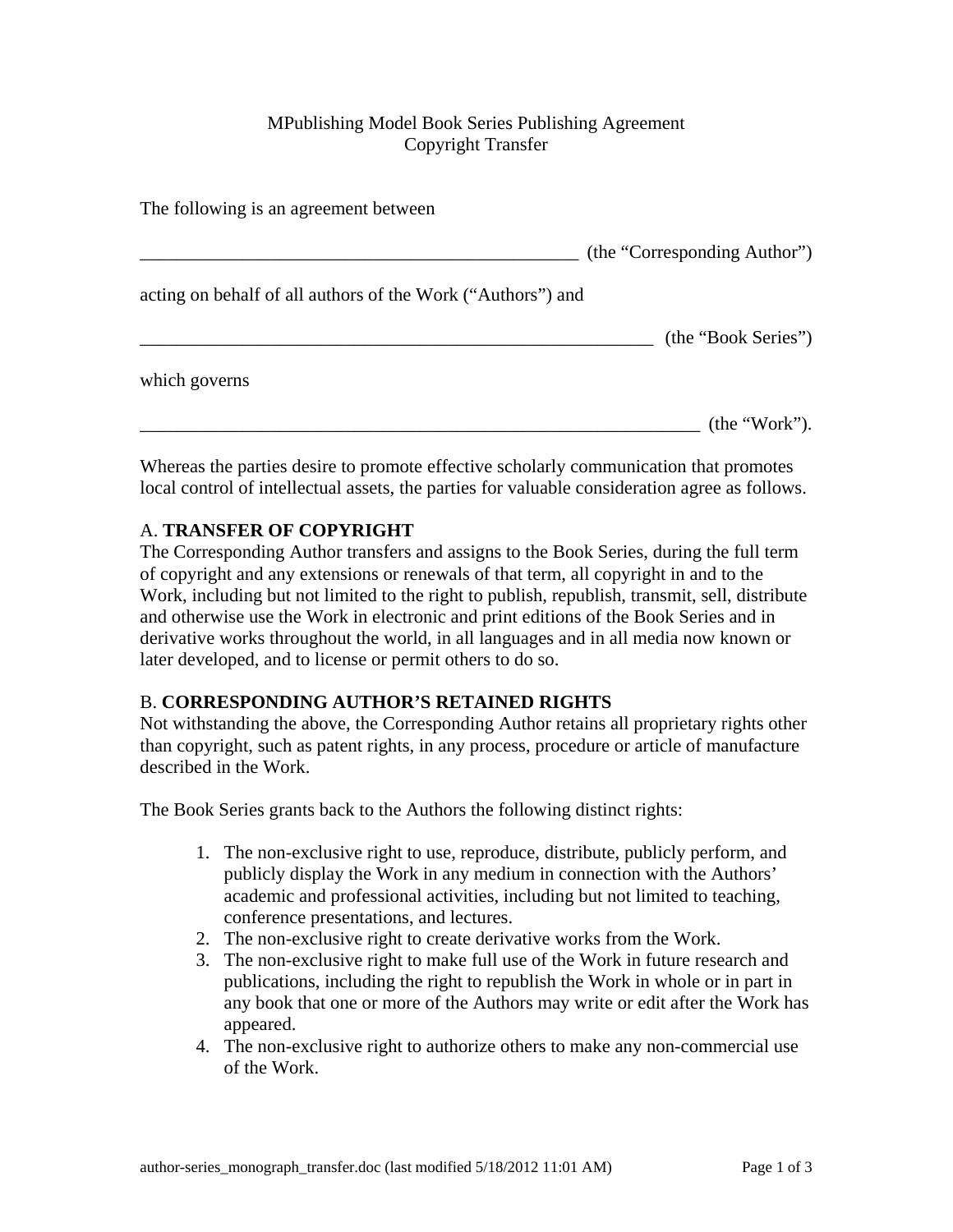5. The non-exclusive right to make both the pre-print and the final published version available in digital form over the Internet, including but not limited to a website under the control of one or more of the Authors or their employers, or through open access digital repositories such as those maintained by institutions, scholarly societies, or funding agencies.

#### C. **CORRESPONDING AUTHOR'S DUTIES**

When distributing or re-publishing the Work as above, the Corresponding Author agrees to credit the Book Series as the original place of publication.

#### D. **CORRESPONDING AUTHOR'S WARRANTY**

The Corresponding Author represents and warrants that the Work is the Authors' original work and that it does not violate or infringe the law or the rights of any third party and, specifically, that the Work contains no matter that is defamatory or that infringes any literary or proprietary rights, intellectual property rights, or any rights of privacy. The Corresponding Author also warrants that he or she has the full power to make this agreement, and if the Work was prepared jointly, the Corresponding Author agrees to inform the Authors of the terms of this Agreement and to obtain their written permission to sign on their behalf. The Corresponding Author agrees to hold the Book Series harmless from any breach of the aforestated representations.

#### E. **DUTIES OF THE BOOK SERIES**

In consideration of the Corresponding Author's grant of rights, the Book Series agrees to publish the Work, attributing the Work to the Authors.

#### F. **ENTIRE AGREEMENT**

This agreement reflects the entire understanding of the parties. This agreement may be amended only in writing by an addendum signed by the parties. Amendments are incorporated by reference to this agreement.

The Book Series will communicate with the Author using the last contact information provided to the Book Series. The Corresponding Author agrees to notify the Book Series of any changes in contact information.

#### ACCEPTED AND AGREED BY THE CORRESPONDING AUTHOR ON BEHALF OF ALL AUTHORS CONTRIBUTING TO THIS WORK:

| $\sim$<br>Corresponding Author: |  |
|---------------------------------|--|
|---------------------------------|--|

Book Series Representative: \_\_\_\_\_\_\_\_\_\_\_\_\_\_\_\_\_\_\_\_\_\_\_\_\_\_\_\_\_\_Date: \_\_\_\_\_\_\_\_\_\_\_\_\_